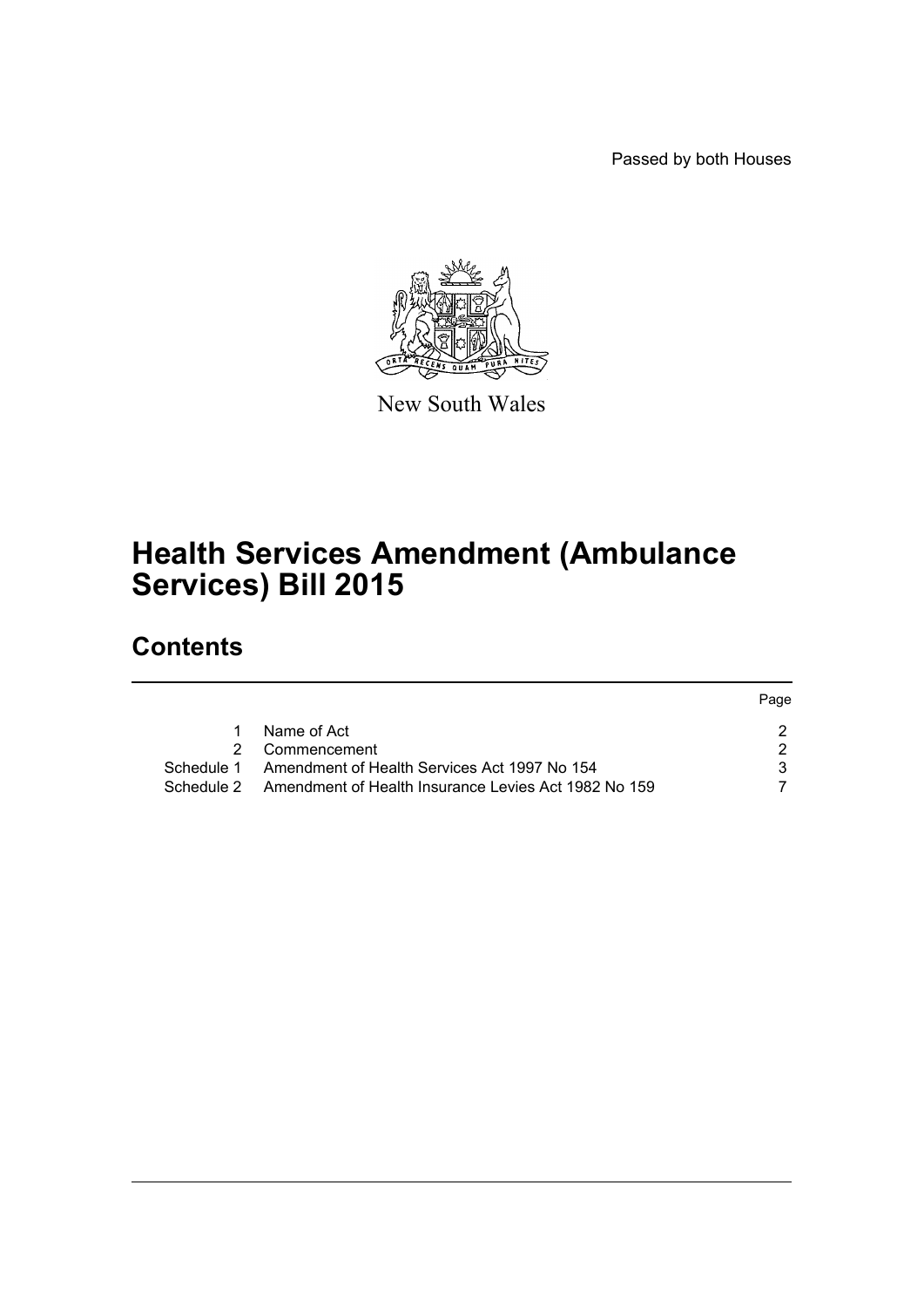*I certify that this public bill, which originated in the Legislative Assembly, has finally passed the Legislative Council and the Legislative Assembly of New South Wales.*

> *Clerk of the Legislative Assembly. Legislative Assembly, Sydney,* , 2015



New South Wales

# **Health Services Amendment (Ambulance Services) Bill 2015**

Act No , 2015

An Act to amend the *Health Services Act 1997* to make further provision in relation to the provision of ambulance services, including supported non-emergency transport; and for related purposes.

*I have examined this bill and find it to correspond in all respects with the bill as finally passed by both Houses.*

*Assistant Speaker of the Legislative Assembly.*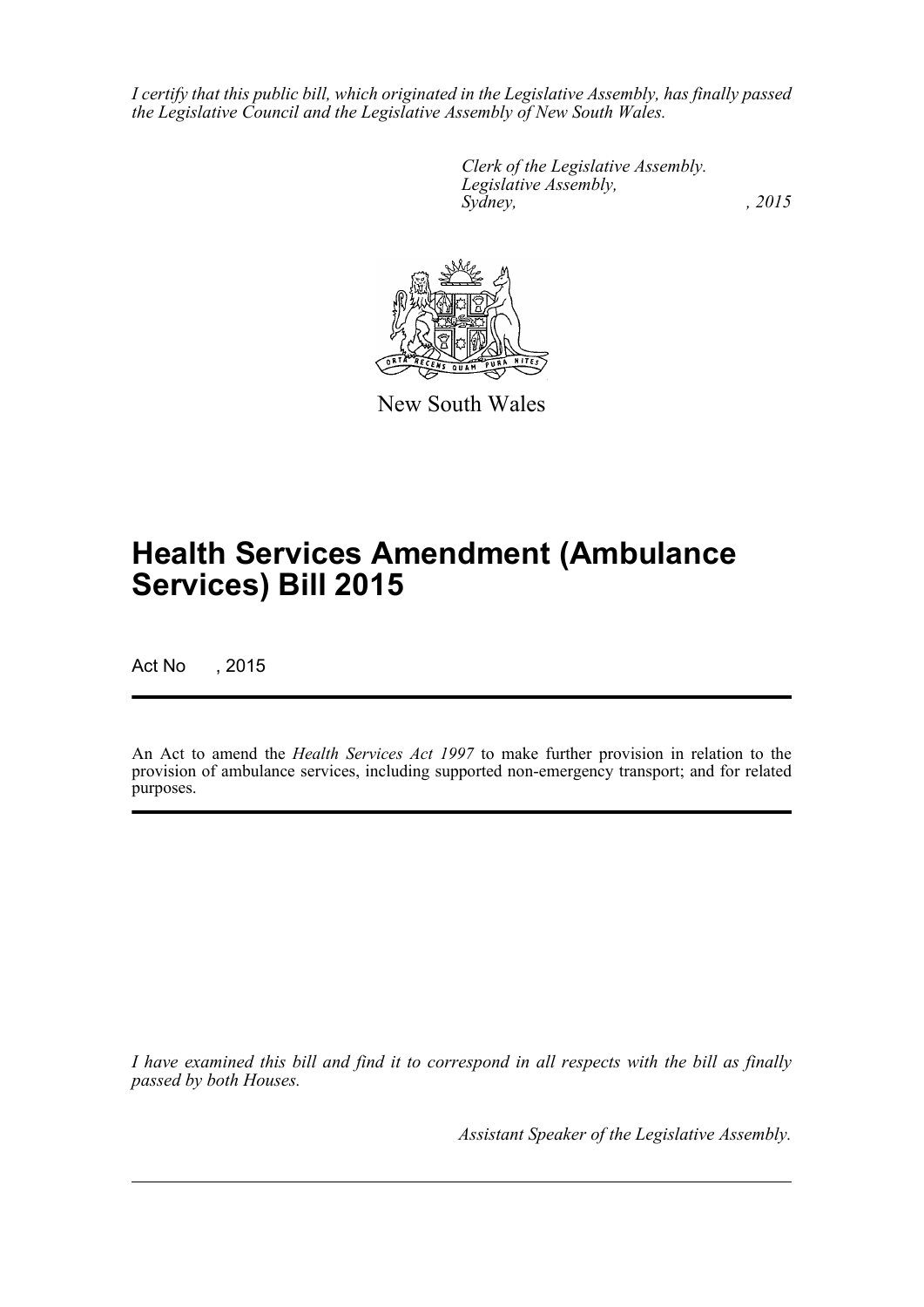### <span id="page-2-0"></span>**The Legislature of New South Wales enacts:**

#### **1 Name of Act**

This Act is the *Health Services Amendment (Ambulance Services) Act 2015*.

#### <span id="page-2-1"></span>**2 Commencement**

This Act commences on a day to be appointed by proclamation.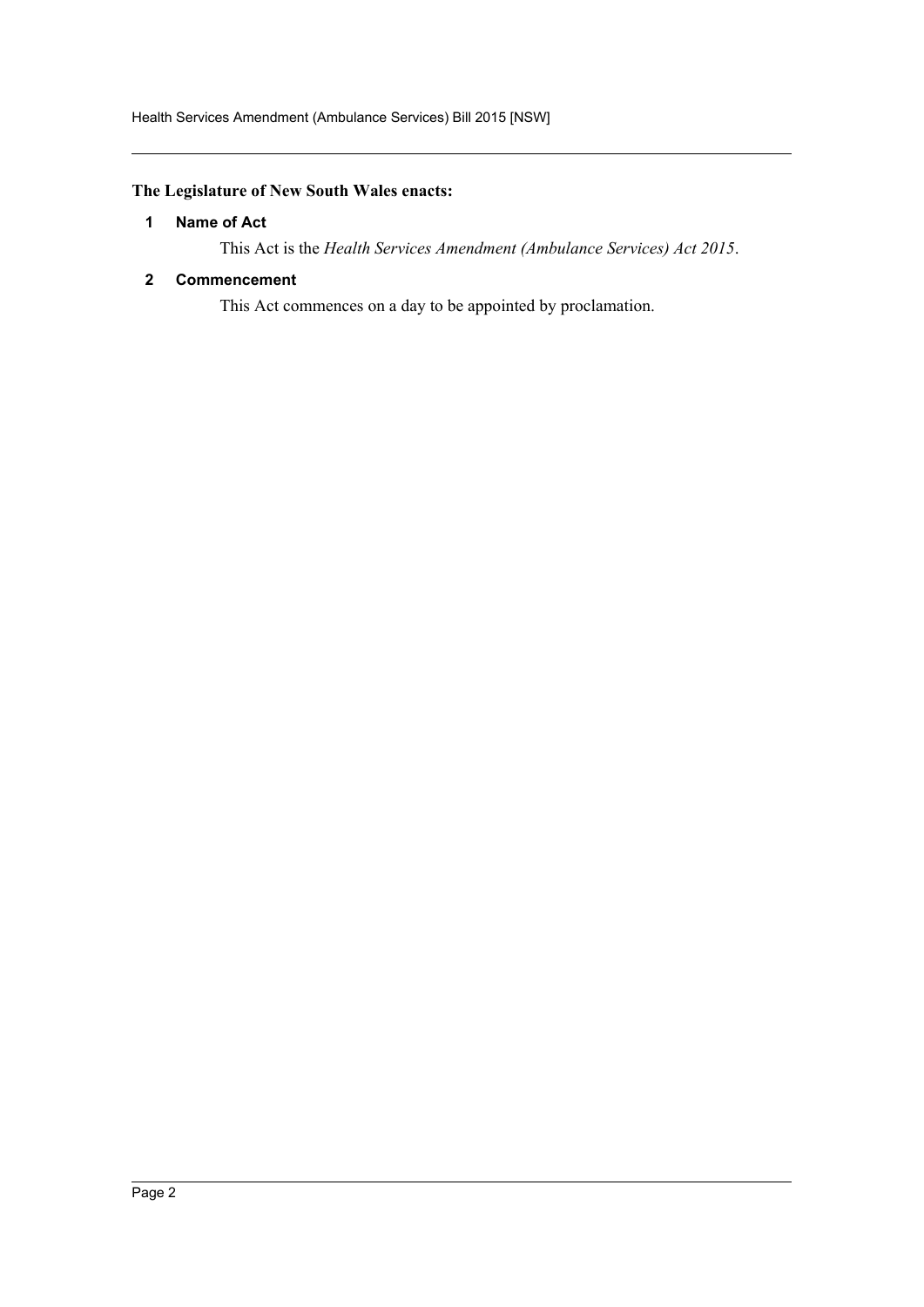## <span id="page-3-0"></span>**Schedule 1 Amendment of Health Services Act 1997 No 154**

#### **[1] Section 6 What is the public health system?**

Insert ", by or on behalf of the Health Secretary," after "provision" where firstly occurring in section  $6$  (d).

#### **[2] Section 67E**

Omit the section. Insert instead:

#### **67E Unauthorised provision of emergency ambulance services**

- (1) A person must not directly or indirectly provide or take part in the provision of emergency ambulance services for fee or reward unless the person has the consent of the Health Secretary and acts in accordance with such conditions (if any) as the Health Secretary may from time to time impose on that consent. Maximum penalty: 200 penalty units.
- (2) The Health Secretary may revoke any consent given, or revoke or vary any condition imposed, under this section.
- (3) This section does not apply to any person (or class of persons) prescribed by the regulations.

#### **[3] Section 67F Unauthorised collections**

Insert "emergency" before "ambulance services" in section 67F (1).

#### **[4] Sections 67FA–67FC**

Insert after section 67F:

#### **67FA Regulation of supported non-emergency transport**

- (1) A person must not directly or indirectly provide or take part in the provision of supported non-emergency transport for fee or reward unless the person has taken all reasonable steps to ensure that:
	- (a) any vehicles or other methods of transportation used to provide the supported non-emergency transport are equipped in a manner that ensures patient safety, and
	- (b) clinical care or monitoring provided as part of that transport is provided in a manner that ensures patient safety.

Maximum penalty: 50 penalty units.

- (2) The regulations may make provision for the standards to be complied with in the provision of supported non-emergency transport (the *prescribed standards*).
- (3) Without limiting the matters for which the prescribed standards may provide, those standards may make provision for or with respect to the following:
	- (a) the circumstances in which a patient will be required to be transferred to an emergency ambulance service,
	- (b) the accreditation or authorisation of vehicles or the drivers of vehicles,
	- (c) staffing levels,
	- (d) the training and qualifications of staff,
	- (e) the maintenance and safety of vehicles,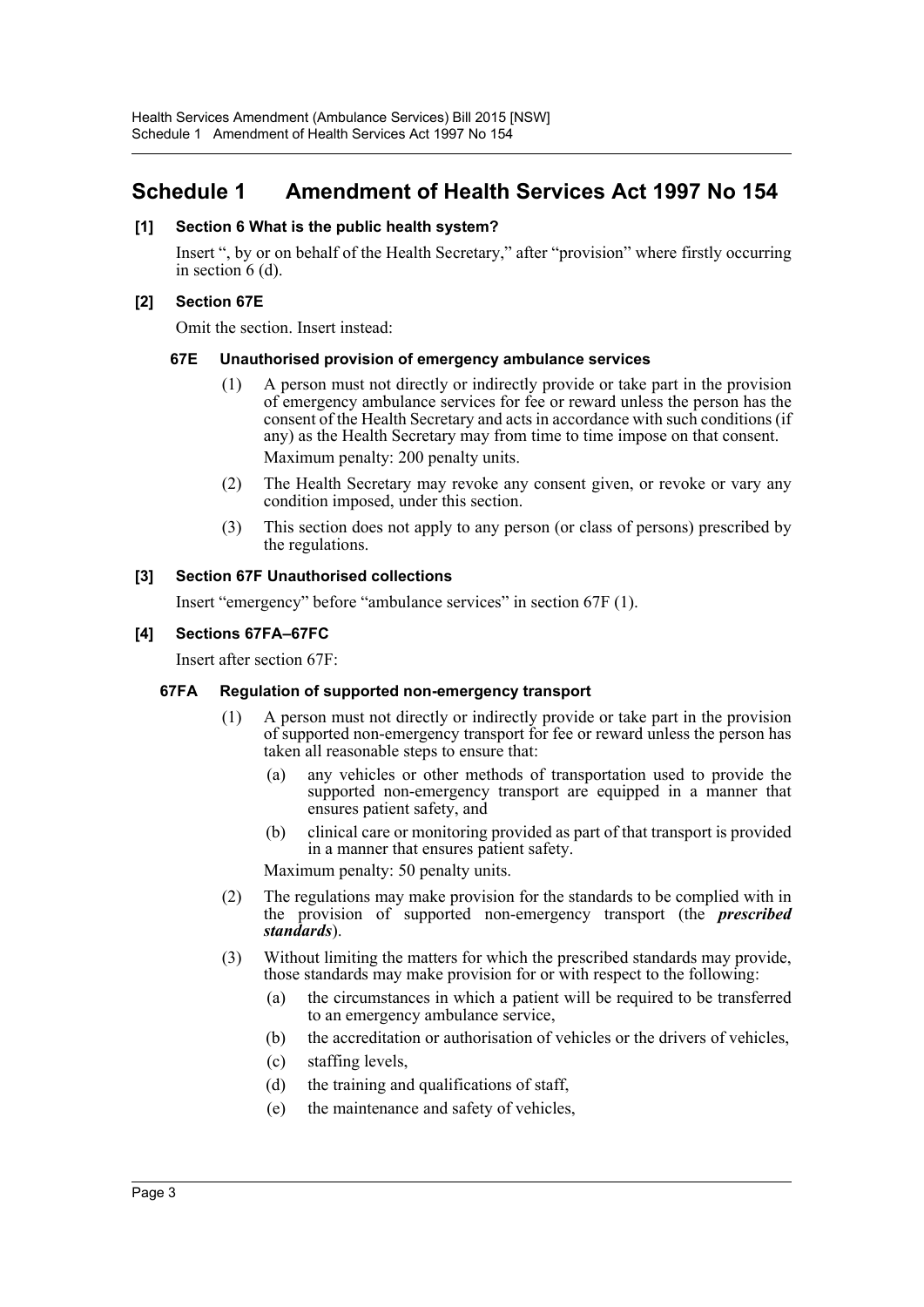- (f) the equipment that must be available for use in vehicles and the maintenance of that equipment,
- (g) restrictions or prohibitions on the livery and lights used on vehicles.
- (4) A person must not directly or indirectly provide or take part in the provision of supported non-emergency transport for fee or reward in contravention of the prescribed standards.

Maximum penalty: 50 penalty units.

- (5) This section does not apply to the following:
	- (a) the provision of supported non-emergency transport in vehicles that are ordinarily used to provide emergency ambulance services,
	- (b) the provision of a taxi service (within the meaning of the *Passenger Transport Act 2014*) if:
		- (i) the operator of the service is accredited as the operator under that Act, and
		- (ii) clinical care or monitoring is not offered or provided in connection with the service,
	- (c) the provision of a community transport service (within the meaning of the *Passenger Transport Act 2014*) if:
		- (i) the operator of the service is accredited as the operator under that Act, and
		- (ii) clinical care or monitoring is not offered or provided in connection with the service,
	- (d) the provision of services by the Home and Community Care service operated by the Commonwealth (or any program operated by the Commonwealth or the State that replaces it),
	- (e) any other circumstances prescribed by the regulations.

**Note.** The operator of supported non-emergency transport is also subject to requirements relating to the transportation of passengers by road, waterway or air (including obligations under State laws about passenger transport or Commonwealth laws about air navigation).

#### **67FB Engagement of persons to provide supported non-emergency transport**

- (1) A person must not, by contract or other arrangement, engage another person (a *service provider*) to provide supported non-emergency transport in connection with any business or undertaking unless the person takes all reasonable steps to ensure that:
	- (a) any vehicles or other methods of transportation used by the service provider to provide the supported non-emergency transport are equipped in a manner that ensures patient safety, and
	- (b) the service provider is able to provide clinical care or monitoring in a manner that ensures patient safety and that complies with the prescribed standards under section 67FA, and
	- (c) the service provider has obtained any accreditation or authorisation necessary to provide the transport under the prescribed standards under section 67FA or any law of the State or the Commonwealth that relates to transportation of passengers by road, waterway or air.

Maximum penalty: 50 penalty units.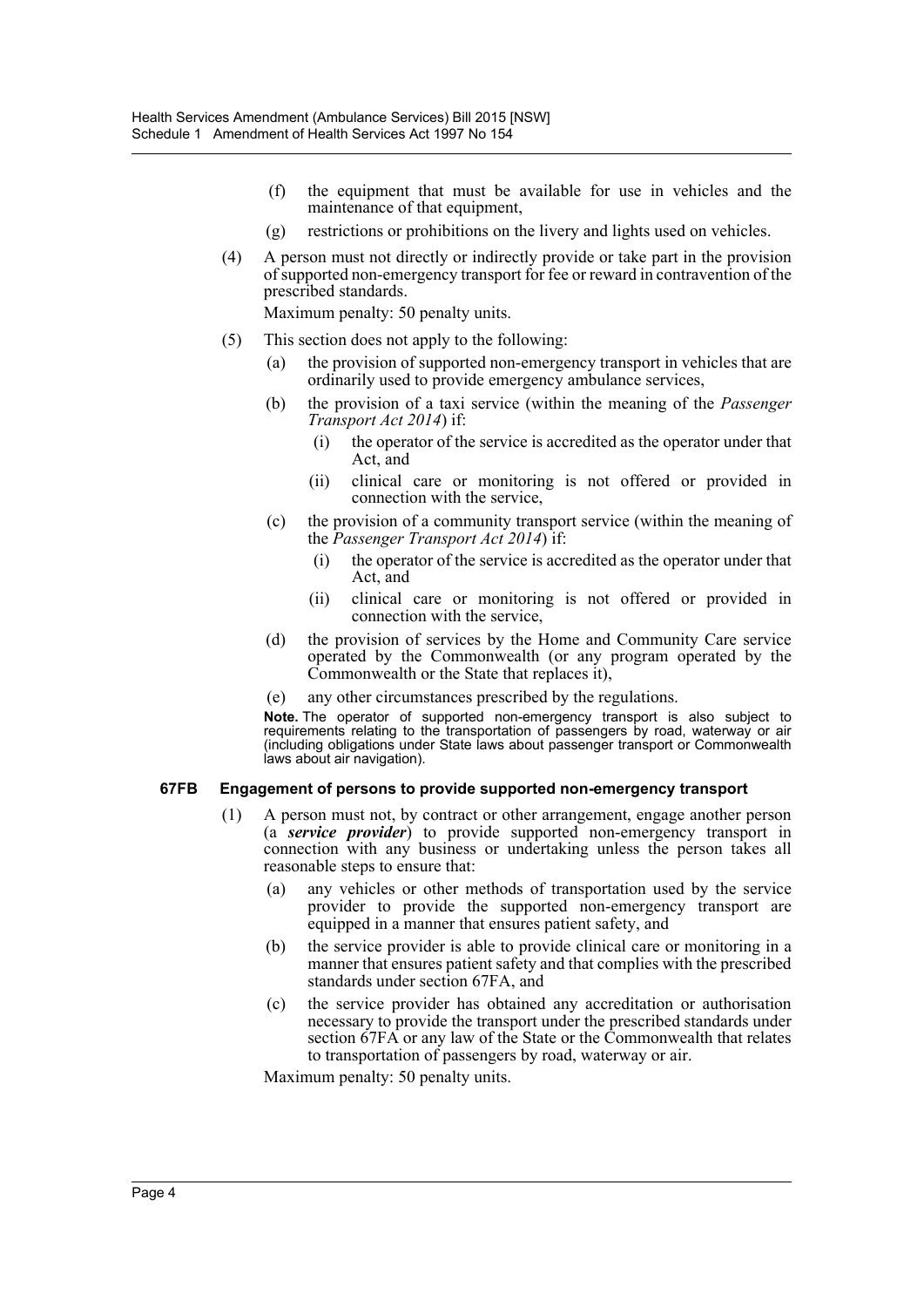- (2) This section does not apply:
	- (a) to any contract or other arrangement entered into by or on behalf of a public health organisation, the Health Secretary or a specialty network governed health corporation, or
	- (b) to any contract or other arrangement entered into by or on behalf of a private health facility that is licensed under the *Private Health Facilities Act 2007*, or
	- (c) to any contract or other arrangement entered into by a person as the person to be transported, or
	- (d) in any other circumstances prescribed by the regulations.

#### **67FC Prohibition orders for supported non-emergency transport**

- (1) The Health Secretary may, by order in writing served on a person:
	- (a) prohibit the person from providing or taking part in the provision of supported non-emergency transport, or
	- (b) place such conditions as the Health Secretary considers appropriate on the person providing or taking part in the provision of supported non-emergency transport.
- (2) The Health Secretary may make an order under this section only if satisfied that:
	- (a) the person has provided or taken part in the provision of supported non-emergency transport, and
	- (b) the transport has been provided in contravention of a relevant requirement, and
	- (c) the order is necessary to protect the health or safety of members of the public.
- (3) For the purposes of subsection (2), a *relevant requirement* means:
	- (a) a requirement imposed by or under section 67FA (Regulation of supported non-emergency transport), or
	- (b) any requirement imposed by or under any law of this State, another State, a Territory or the Commonwealth that relates to the transportation of passengers by road, waterway or air, or
	- (c) any other requirement specified in the regulations.
- (4) The Health Secretary must, before making or varying an order against a person under this section, give the person a show cause notice and consider any response by the person within the period specified in the notice.
- (5) A show cause notice must:
	- (a) specify the grounds on which the order is proposed to be made or varied and specify the proposed terms of the order, and
	- (b) invite the person to give reasons to the Health Secretary, within the period specified in the notice (being a period of not less than 14 days after the notice is given), as to why the order should not be made or varied.
- (6) A person must not directly or indirectly provide or take part in the provision of supported non-emergency transport in contravention of an order made by the Health Secretary under this section.

Maximum penalty: 200 penalty units.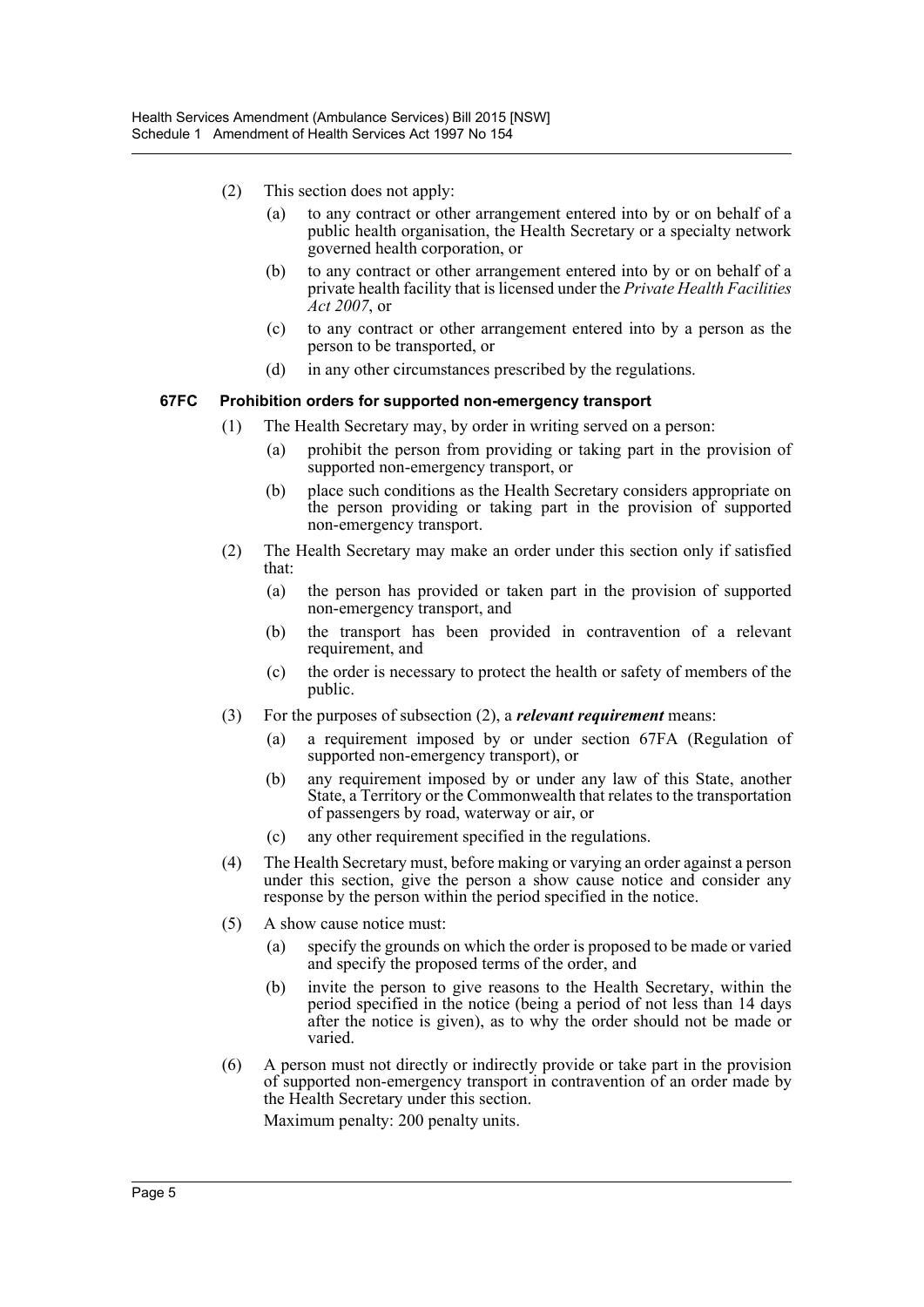(7) In this section, a reference to providing or taking part in the provision of supported non-emergency transport includes a reference to being a director of, or otherwise concerned in the management of, a corporation that provides supported non-emergency transport.

#### **[5] Dictionary**

Insert in alphabetical order in Part 1:

*clinical care or monitoring* means clinical care or monitoring provided for the purpose of assessing or protecting the health of a sick or injured person.

*emergency ambulance services* means ambulance services that provide transport to sick and injured persons to or from hospitals:

- (a) in response to requests for medical assistance for persons who may have injuries or illnesses that require immediate medical attention in order to save or maintain life or to alleviate suffering, and
- (b) using staff who provide attention for the purpose of saving or maintaining life, or alleviating suffering, during transportation.

*supported non-emergency transport* means a service (other than an emergency ambulance service) that provides transport to sick and injured persons to or from hospitals or other places where those persons can obtain medical services:

- (a) using a vehicle or other method of transportation that has been designed or adapted to carry a stretcher, or
- (b) using staff who provide clinical care or monitoring during transportation, or
- (c) in circumstances prescribed by the regulations.